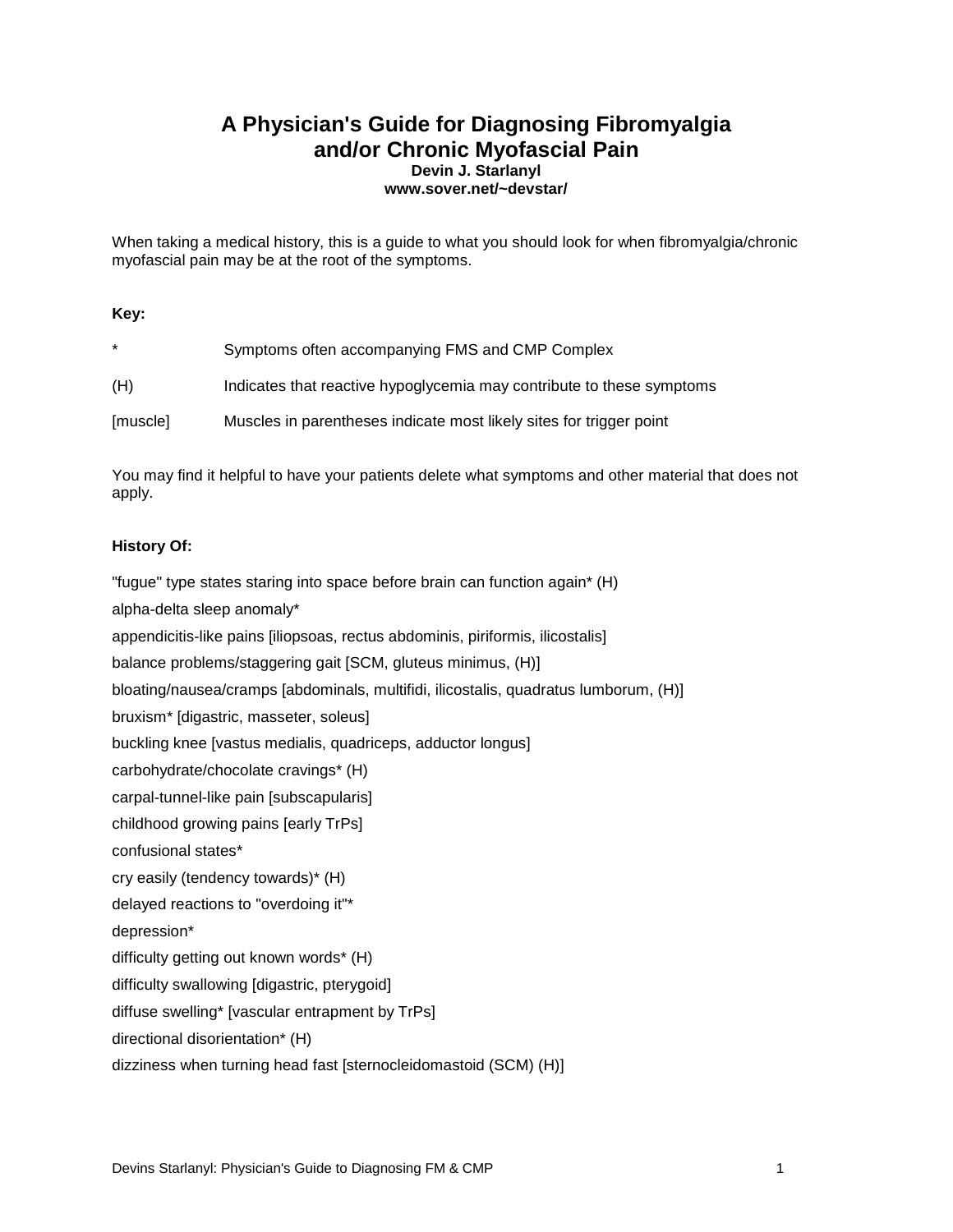double/blurry /changing vision [internal eye muscles, temporalis,SCM, trapezius, cutaneous facial, splenius cervicis] drooling in sleep [internal medial pterygoid] ear aches/ringing/itch [SCM, masseter, pterygoid] electromagnetic sensitivity\* family clustering\* fatigue\* feeling continued movement in car after stopping [SCM] feeling tilted when cornering in car [SCM] fibrocystic breasts\* first steps in the morning feel like walking on nails [long flexors of toes, tibialis posterior] FMS & CMP Complex: sinus syndrome ("travelling" nocturnal stuffiness) [pterygoid, SCM, posterior digastric] allergies\* FMS&MPS Complex foot\* (wide in front, narrow in back, high arch) free-floating anxiety\* (H) groin pain [adductores longus and brevis, iliopsoas] handwriting difficulties [adductor/opponens pollicis] headaches/migraines [trapezius, SCM, temporalis, splenii, suboccipital,semispinalis capitis, frontalis, zygomaticus major, cutaneous facial, posterior cervical (H)] headbands painful [head, neck and shoulder TrPs] heel pain [soleus, quadratus plantae, abductor hallucis, tibialis posterior] hurts to put hands in cold water\* hyper-sensitive nipples/breast pain [pectoralis] hypoglycemic symptoms\* (H) impotence [piriformis pudendal nerve entrap.] inability to recognize familiar surroundings\* (H) irritable bladder/bowel [pelvic TrPs, multifidi,high adductor magnus, abdominal obliques] low back pain [quadratus lumborum, thoracolumbar paraspinals, longissimus, ilicostalis, multifidi, rectus abdominis] menstrual problems and/or pelvic pain [coccygeus, levator ani, obturator internus, high adductor magnus, abdominal obliques] mitral valve prolapse\* mold/yeast sensitivity\* (H) mood swings\* (H) morning stiffness\* Morton's foot\* mottled skin\*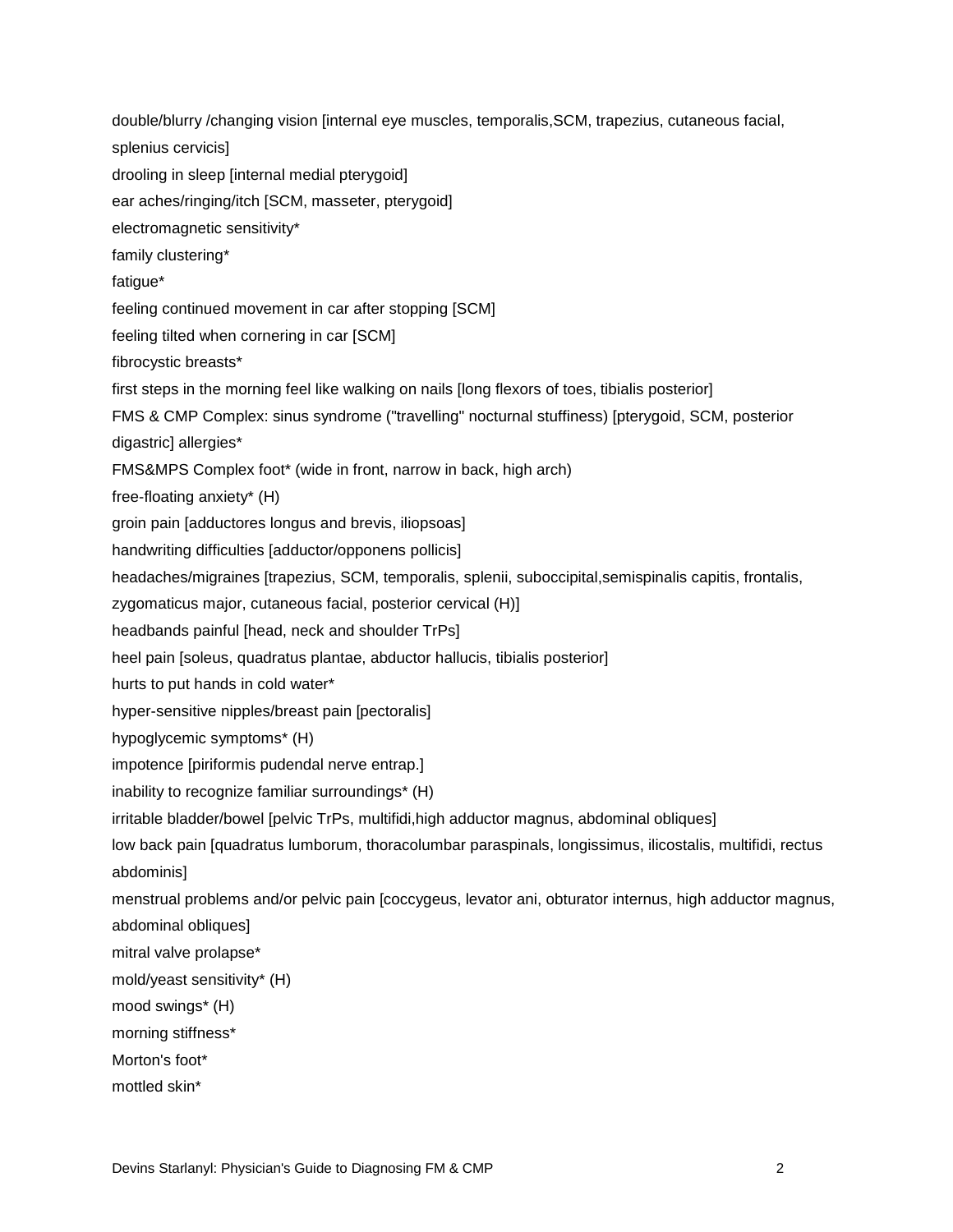muscle twitching\* [local TrPs] myoclonus\*(muscle movements and jerks at night)\* [local TrPs] nail ridges and/or nails that curve under\* night driving difficulty\* numbness & tingling [nerve entrapment by TrPs] numbness/tingling on the outer thigh (meralgia paresthetica) [quadriceps femoris, vastus lateralis, sartorius, tensor fascia latae entrap.] painful intercourse [vaginal TrPs, pelvic floor TrPs, piriformis pudendal nerve entrap] painful weak grip that sometimes lets go [infraspinatus, scaleni, hand extensors, brachioradialis] panic attacks\* (H) PMS\* post nasal drip [pterygoid, SCM] pressure of eyeglasses problems climbing stairs [sartorius, quadriceps femoris, vastus medialis] problems holding arms up [subscapularis, infraspinatus, supraspinatus, upper trapezius, levator scapulae] rapid/fluttery/ irregular heart beat/heart-attack-like pain [sternalis, pectoralis (H)] reflux esophagitis [external oblique (H)] restless leg syndrome [gastrocnemius, soleus] runny nose [SCM, pterygoid] scar easily\* sciatica [thoracolumbar paraspinals, gluteus minimus, hamstrings, piriformis, iliopsoas] sensitivity to cold/heat/humidity/pressure changes/light\* (H) sensitivity to odors\* sensory overload\* shin splint-type pain [peroneus, tibialis] shortness of breath [serratus anterior (H)] short-term memory impairment\* (H) some stripes & checks cause dizziness [SCM] sore spot on top of head [splenius capitis] sore throat [SCM, digastric, pterygoid] stiff neck [levator scapulae] sweats\* (H) swollen glands [digastric] thick secretions\* thumb pain and tingling numbness [brachialis entrap. of radial nerve, adductor pollicus] tight Achilles tendons [tibialis posterior]

tight hamstrings [hamstring complex, adductor magnus, quadriceps femoris, iliopsoas, gastrocnemius]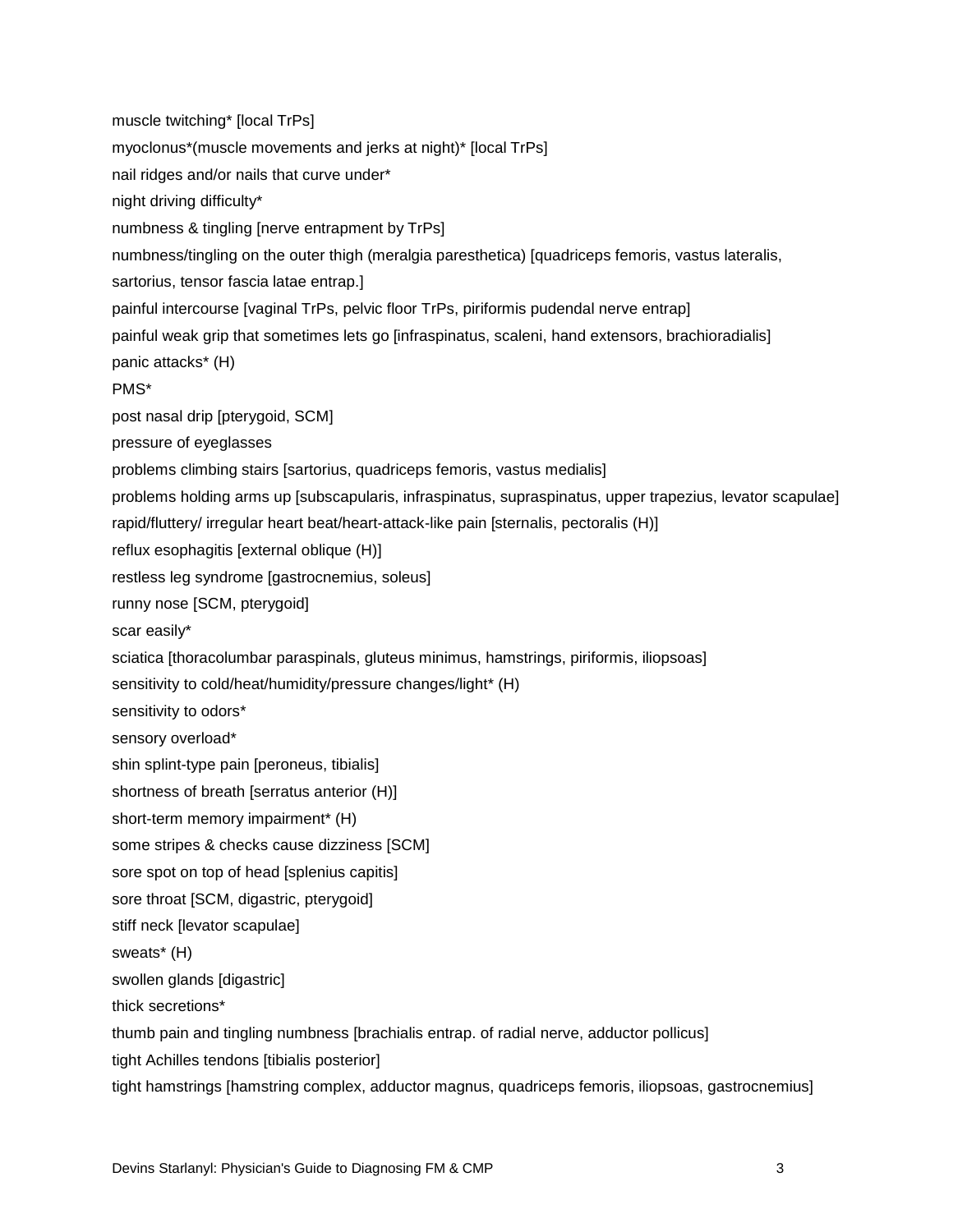TMJ [masseter, trapezius, temporalis, pterygoid] trouble concentrating\* (H) unaccountable irritability\* (H) unexplained toothaches [temporalis, masseter, digastric] upper/lower leg cramps [sartorius, gastrocnemius] visual perception problems [SCM, (H)] weak ankles [peroneus, tibialis] weight gain/loss\* (H)

#### **Some TrP Perpetuators:**

"good sport" syndrome adhesions alcohol consumption allergies body mechanics chronic infection coping behaviors FMS and other chronic illnesses FMS&MPS Complex foot hypothyroid (BT2 panel -- Total T4, Free T4, Total T3 and TSH needed) ill-fitting furniture and car seats ill-fitting shoes immobility job stress life style metabolic problems such as diabetes Morton's foot overwork pain paradoxical respiration poor nutrition poor nutrition posture previous surgeries previous traumas psychological stress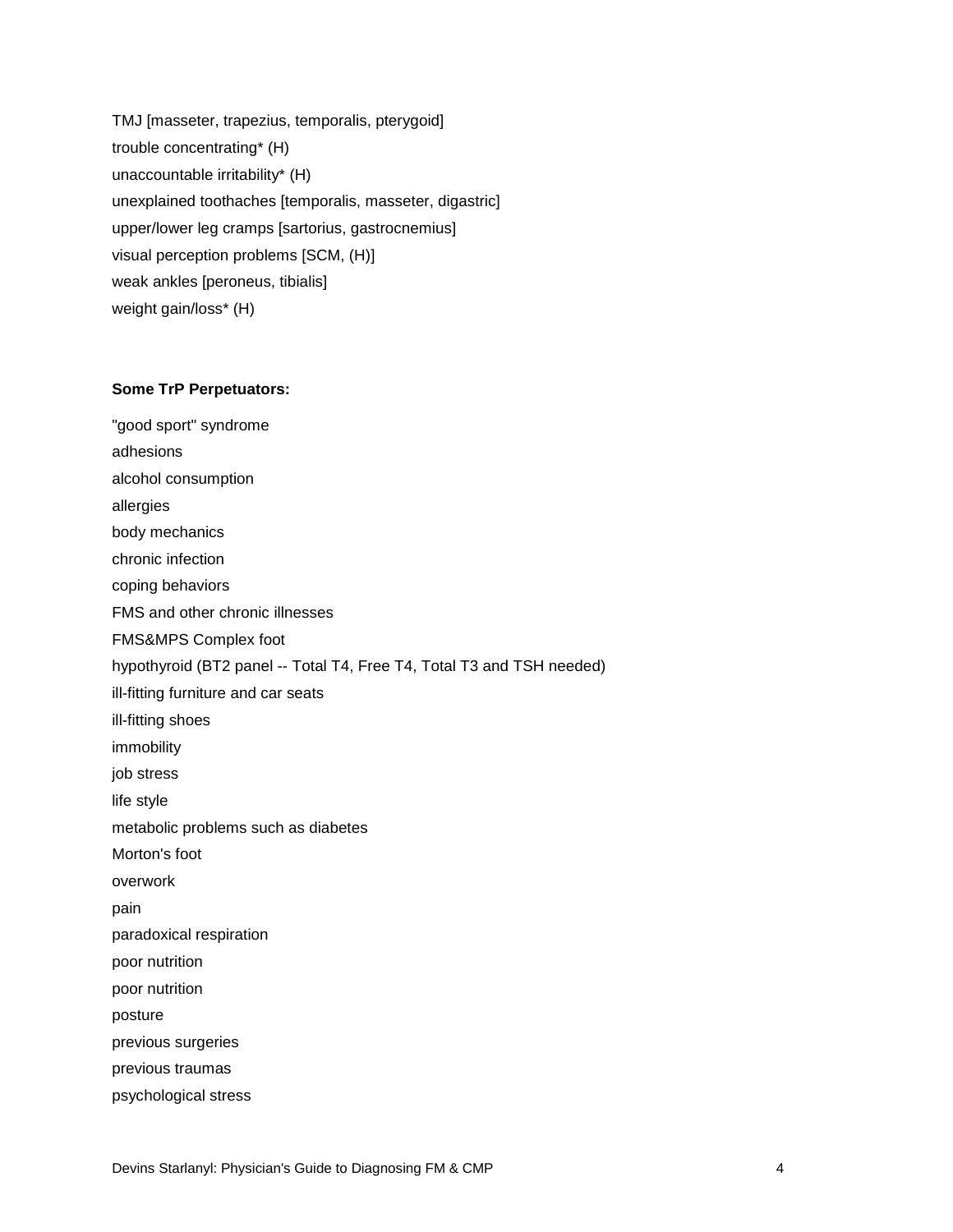reactive hypoglycemia repetitious exercise and work short lower legs short upper arms sleep deprivation smoking unequal leg length vitamin and mineral insufficiency yeast

Note: When FMS and chronic MPS occur together, FMS often initiates a symptom and TrPs perpetuate it. The TrP is difficult to break up because FMS perpetuates it. The FMS&MPS Complex is more than just the sum of the two syndromes. The spiral must be interrupted.

### **For FMS**

- Deal with perpetuating factors.
- Find a medication that will allow for restorative sleep yet is well-tolerated.
- Begin guaifenesin for FMS reversal with 300 mg twice a day. There may be an initial period of flu-like fatigue as the toxins start releasing and flood the bloodstream. Following this period, raise the dosage to 600 mg twice a day until symptoms ease. AVOID SALICYLATE USE DURING GUAIFENESIN TREATMENT. SALICYLATES BLOCK FMS DETOX. Even salicylates in Ben-Gay rub, Listerine, Pepto-Bismol, aloe, & some herbal teas block toxin excretion.
- Niacin 250 mg timed-release, high B complex, timed-release C 500 mg twice a day, multi-mineral supplement, beta-carotene/ antioxidant mix eases the fatigue and "leaky gut problem" that accompanies chronic pain. All vitamins should be yeast-free.
- Phazyme or other simethicone agent may help to reduce bloating.
- For reactive hypoglycemia, each snack and meal must be balanced with protein, carbohydrates and fat in a 30/40/30 ratio as per the book "The Zone", by Barry Sears and Bill Lawren.

## **For MPS**

- Deal with perpetuating factors.
- Gentle stretch, "Spray and stretch", tennis-ball compression, acupressure massage, gentle nonrepetitive exercise such as Chi kung, ice if there is nerve entrapment pain/muscle tightness, galvanic muscle stim and/or craniosacral/myofascial release to break up TrPs, heat to ease muscle pain, attention to body mechanics & nutrition (avoid processed foods, excess carbohydrates and yeastgenerating foods, drink a lot of water to flush out toxins), will aid recovery.
- Try warm saltwater as nose drops before bed if needed to ease throat and neck TrPs.
- Climb steps at 45 degree angle if needed to avoid loading the quad TrPs.